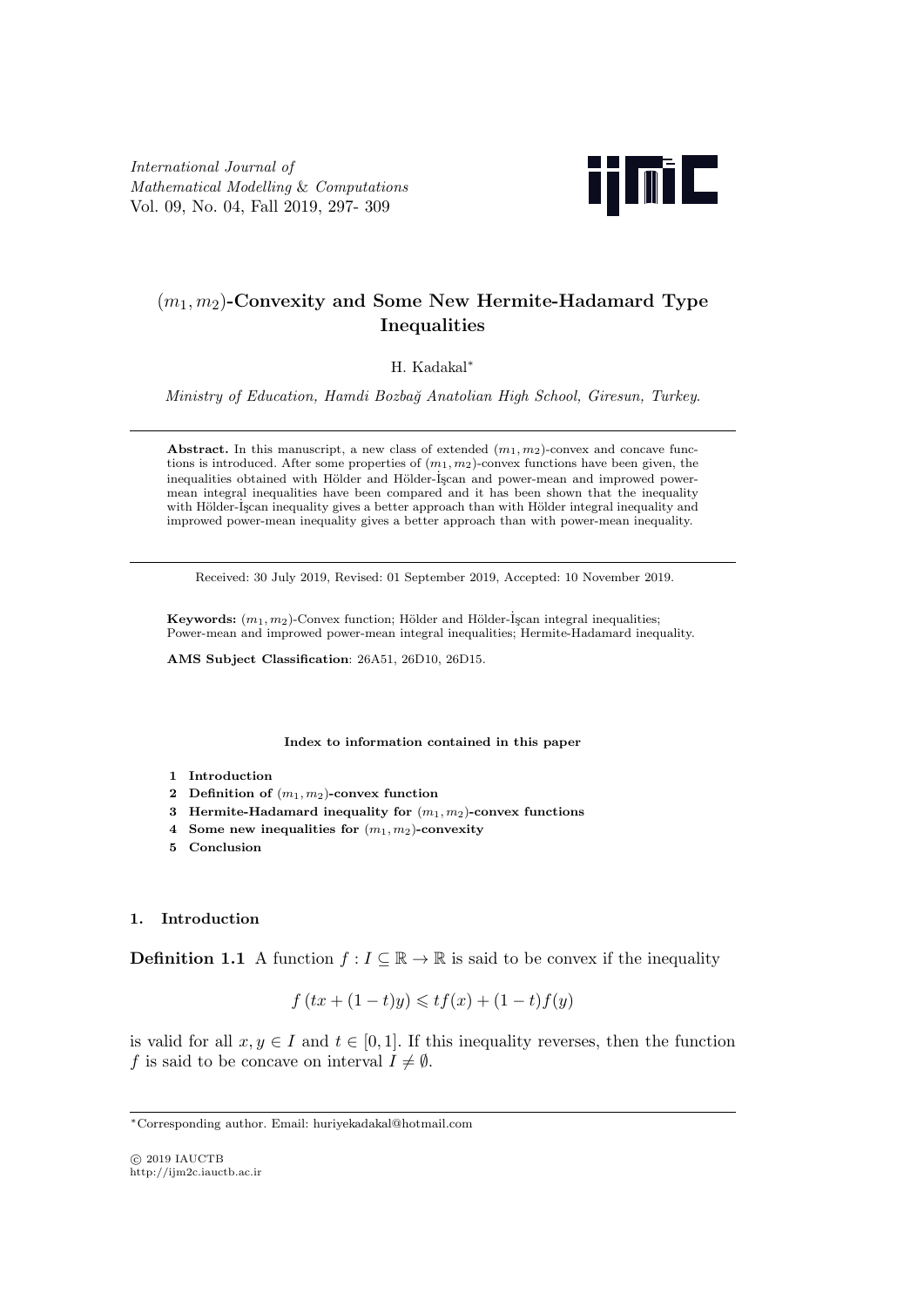**Definition 1.2**  $f : [a, b] \to \mathbb{R}$  be a convex function, then the inequality

$$
f\left(\frac{a+b}{2}\right) \leqslant \frac{1}{b-a} \int_a^b f(x)dx \leqslant \frac{f(a)+f(b)}{2}
$$

is known as the Hermite-Hadamard inequality.

Convexity theory has appeared as a powerful technique to study a wide class of related problems in pure and applied sciences. Some improvements and refinements of the H-H inequality on convex functions have been extensively investigated by a number of authors (e.g., [1, 5]) and the authors obtained a new refinement of the H-H inequality for convex functions. Also, in recent years, readers can find different convex functions classes and Hermite-Hadamard type inequalities obtained for these classes in  $([1, 2, 7, 8, 10, 11, 15, 19])$  and references therein.

**Definition 1.3** ([18]) The function  $f : [0, b] \to \mathbb{R}, b > 0$ , is said to be *m*-convex function, where  $m \in [0, 1]$ ; if we have

$$
f(tx + m(1-t)y) \leqslant tf(x) + m(1-t)f(y)
$$

for all  $x, y \in [0, b]$  and  $t \in [0, 1]$ . We say that the function f is m-concave function if (*−f*) is *m*-convex.

Obviously, for  $m = 1$  the above definition recaptures the concept of standard convex functions on  $[a, b]$ ; and for  $m = 0$  the concept star-shaped functions. For many papers connected with *m*-convex and  $(\alpha, m)$ -convex functions see ([2, 4, 12– 14, 16, 17, 20]) and the references therein.

In  $[6]$ , Iscan gave a refinement of the Hölder integral inequality as follows:

**Theorem 1.4** (Hölder-İşcan integral inequality [6]) Let  $p > 1$  and  $\frac{1}{p} + \frac{1}{q}$  $\frac{1}{q} = 1.$ *If f* and *g* are real functions defined on interval [a, b] and if  $|f|^p$ ,  $|g|^q$  are integrable *functions on* [*a, b*] *then*

$$
\int_{a}^{b} |f(x)g(x)| dx \le \frac{1}{b-a} \left\{ \left( \int_{a}^{b} (b-x) |f(x)|^{p} dx \right)^{\frac{1}{p}} \left( \int_{a}^{b} (b-x) |g(x)|^{q} dx \right)^{\frac{1}{q}}
$$

$$
+ \left( \int_{a}^{b} (x-a) |f(x)|^{p} dx \right)^{\frac{1}{p}} \left( \int_{a}^{b} (x-a) |g(x)|^{q} dx \right)^{\frac{1}{q}}
$$

An refinement of power-mean integral inequality as a different version of the Hölder-Iscan integral inequality can be given as follows:

**Theorem 1.5 (Improved power-mean integral inequality [9])** Let  $q \ge 1$ . If *f* and *g* are real functions defined on interval  $[a, b]$  and if  $|f|$ ,  $|f||g|^{q'}$  are integrable *functions on* [*a, b*] *then*

$$
\int_{a}^{b} |f(x)g(x)| dx \leq \frac{1}{b-a} \left\{ \left( \int_{a}^{b} (b-x) |f(x)| dx \right)^{1-\frac{1}{q}} \left( \int_{a}^{b} (b-x) |f(x)| |g(x)|^{q} dx \right)^{\frac{1}{q}}
$$

$$
+ \left( \int_{a}^{b} (x-a) |f(x)| dx \right)^{1-\frac{1}{q}} \left( \int_{a}^{b} (x-a) |f(x)| |g(x)|^{q} dx \right)^{\frac{1}{q}} \right\}
$$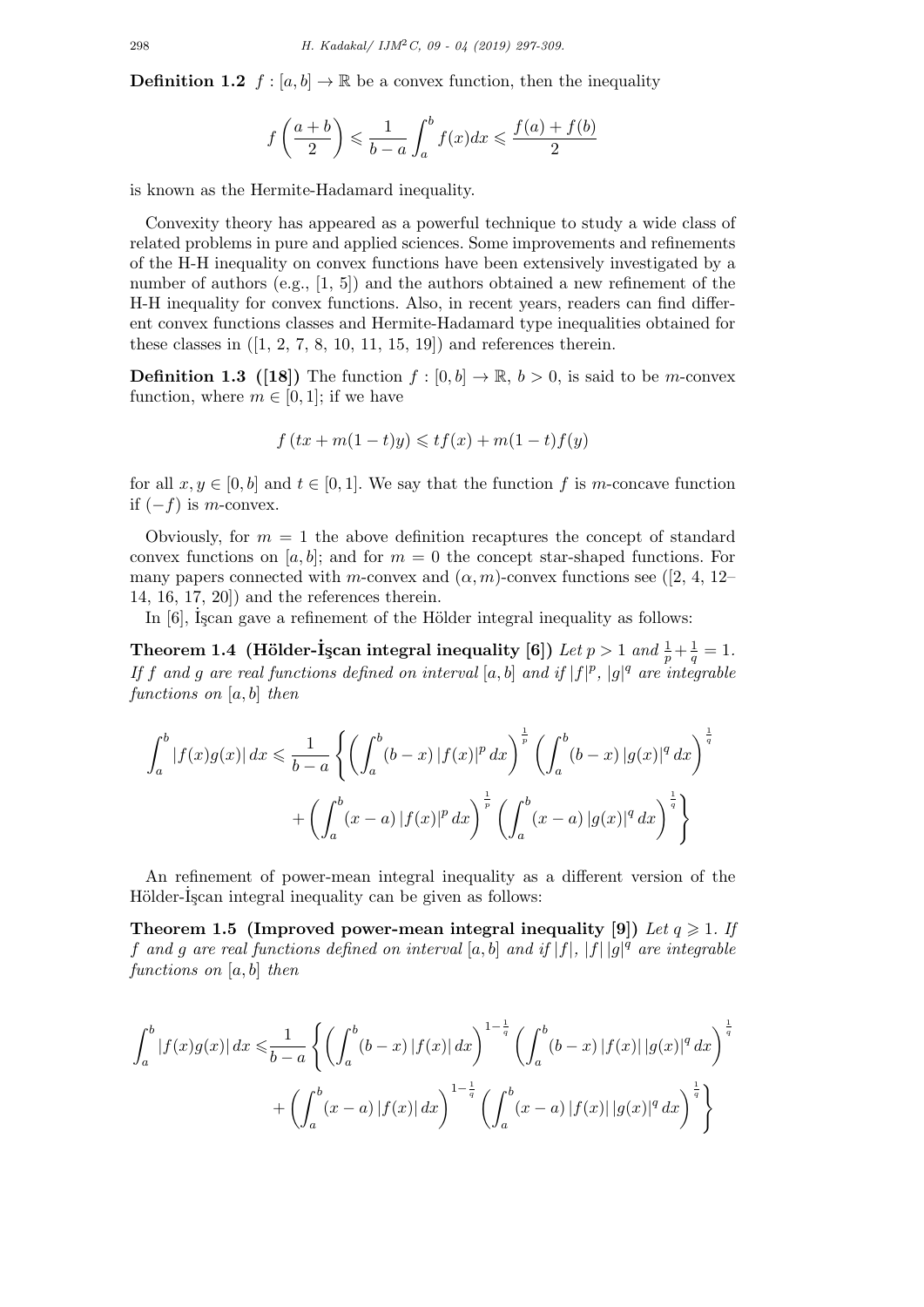## 2. Definition of  $(m_1, m_2)$ -convex function

In this section, we begin by setting some algebraic properties for  $(m_1, m_2)$ -convex functions.

**Definition 2.1** The function  $f : [0, b] \to \mathbb{R}, b > 0$  is said to be  $(m_1, m_2)$ -convex, if

$$
f(m_1tx + m_2(1-t)y) \le m_1tf(x) + m_2(1-t)f(y)
$$

for all  $x, y \in I$ ,  $t \in [0, 1]$  and  $(m_1, m_2) \in (0, 1]^2$ .

We will denote by  $K_{m_1,m_2}(b)$  the class of all  $(m_1, m_2)$ -convex functions on interval *I* for which  $f(0) \leq 0$ .

**Definition 2.2** Let  $f : [0, b] \to \mathbb{R}$ . If  $f(tx) \leqslant tf(x)$  is valid for all  $x \in [0, b]$ , then we say that  $f(x)$  is an starshaped function on  $[0, b]$ .

**Definition 2.3** Let  $f : [0, b] \rightarrow \mathbb{R}$  and  $m_1 \in (0, 1]$ . If  $f(m_1tx) \leq m_1tf(x)$  is valid for all  $x \in [0, b]$  and  $t \in [0, 1]$ , then we say that the function  $f(x)$  is an *m*<sub>1</sub>-starshaped function on [0, *b*]. Specially, for  $m_1 = 1$ , we have  $f(tx) \leqslant tf(x)$ .

**Remark 2.4** In Definition 2.1, if we choose  $m_2 = 0$ , we get the concept of  $(\alpha, m_1)$ starshaped functions on [0*, b*].

**Proposition 2.5** If the function f is in the class  $K_{m_1,m_2}(b)$ , then it is  $m_1$ . *starshaped.*

*Proof* For any  $x \in [0, b]$ ,  $t \in [0, 1]$  and  $(m_1, m_2) \in (0, 1]^2$ , we have

$$
f(m_1tx) = f(m_1tx + m_2(1-t).0) \le m_1tf(x) + m_2(1-t)f(0) \le m_1tf(x).
$$

Specially, for  $m_1 = 1$ , we have  $f(tx) \leqslant tf(x)$ . Lemma is proved.

Following theorems can be proved easily.

**Theorem 2.6** *Let*  $f, g : [0, b] \to \mathbb{R}$ *. If*  $f$  *and*  $g$  *are*  $(m_1, m_2)$ *-convex, then*  $f + g$  *is*  $(m_1, m_2)$ *-convex and for*  $c \in \mathbb{R}$   $(c \geq 0)$  *cf is*  $(m_1, m_2)$ *-convex.* 

**Theorem 2.7** Let f be a  $(m_1, m_2)$ -convex function. If the function g is an  $(m_1, m_2)$ -convex and increasing, then the function gof is an  $(m_1, m_2)$ -convex.

**Theorem 2.8** *Let*  $f, g : [0, b] \to \mathbb{R}$  *are both nonnegative and monotone (increasing or decreasing). If*  $f$  *and*  $g$  *are*  $(m_1, m_2)$ *-convex function, then*  $fg$  *is*  $(m_1, m_2)$ *-convex function under the condition*  $[f(x) - f(y)] [g(y) - g(x)] \leq 0$ .

**Theorem 2.9** *Let*  $m_1, m_2 \in [0, 1], b > 0$  *and*  $f_\alpha : [0, b] \to \mathbb{R}$  *be an arbitrary family of*  $(m_1, m_2)$ *-convex functions and let*  $f(x) = \sup_{\alpha} f_{\alpha}(x)$ *. If* 

$$
J = \left\{ u \in [0, b] : \frac{u}{m_1}, \frac{u}{m_2} \in [0, b] \text{ and } f(u), f\left(\frac{u}{m_1}\right), f\left(\frac{u}{m_2}\right) < \infty \right\}
$$

*is nonempty, then*  $J$  *is an interval and*  $f$  *is*  $(m_1, m_2)$ *-convex on*  $J$ *.* 

**Theorem 2.10** *Let*  $f : [0,b^*] \rightarrow \mathbb{R}$  *be a finite function on*  $\frac{a}{m_1}, \frac{b}{m_2}$  $\overline{m_2}$ *∈*  $[0, b^*]$ ,  $(m_1, m_2)$ -convex with  $m_1, m_2 \in (0, 1]$ . Then the function f is on bounded *any closed interval* [*a, b*] *.*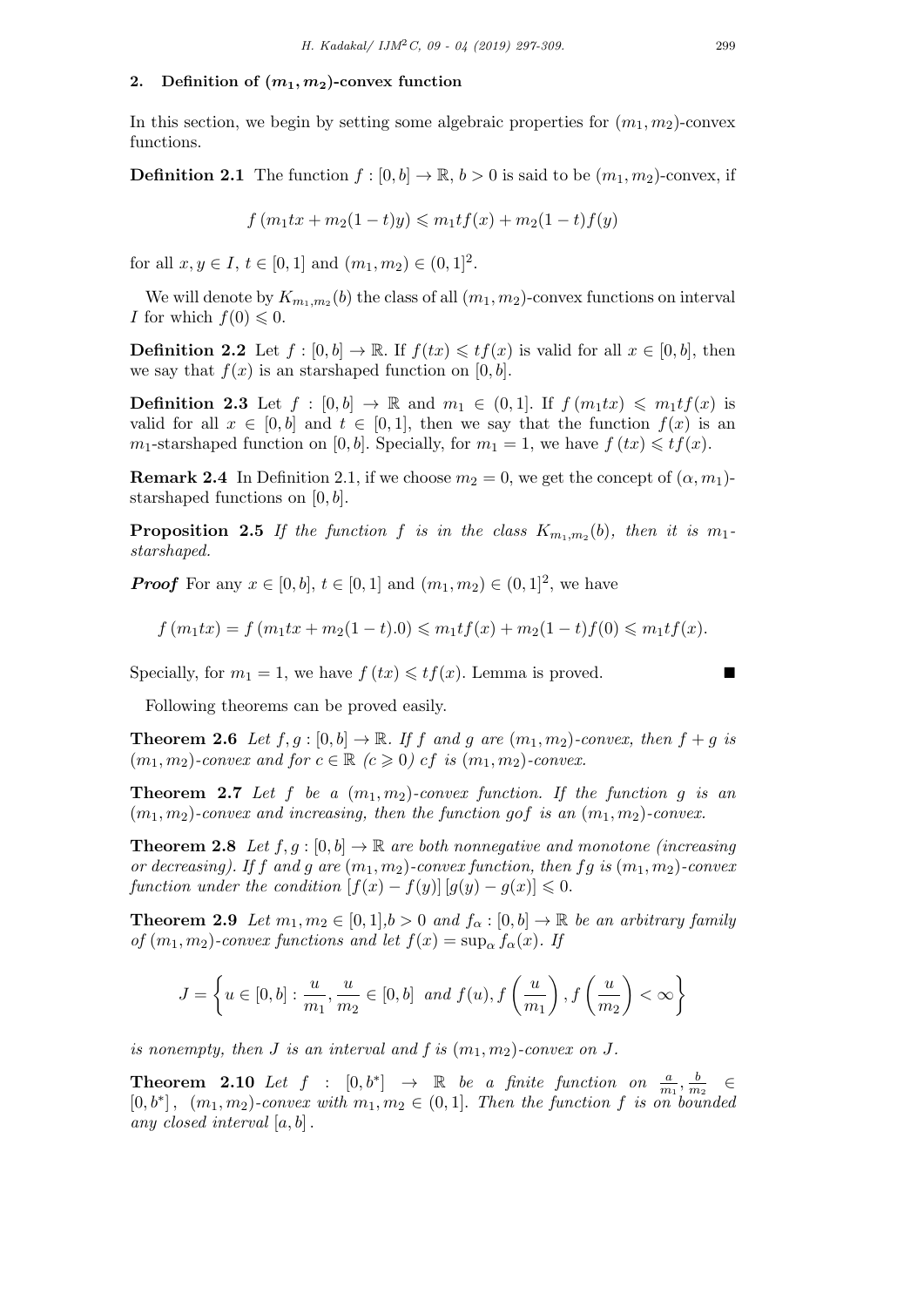## **3.** Hermite-Hadamard inequality for  $(m_1, m_2)$ -convex functions

The goal of this paper is to develop concepts of the (*m*1*, m*2)-convex functions and to establish some inequalities of H-H type for these classes of functions.

**Theorem 3.1** Let the function  $f : [0, b^*] \to \mathbb{R}$ ,  $b^* > 0$ , be an  $(m_1, m_2)$ -convex *functions with*  $m_1, m_2 \in (0, 1]^2$ . If  $0 \leq a < b < b^*$  and  $f \in L[a, b]$ , then the *following inequalities holds:*

$$
\frac{1}{b-a}\int_a^b f(x)dx \leqslant \min\left\{\frac{m_1f\left(\frac{a}{m_1}\right)+m_2f\left(\frac{b}{m_2}\right)}{2},\frac{m_1f\left(\frac{b}{m_1}\right)+m_2f\left(\frac{a}{m_2}\right)}{2}\right\}.
$$

*Proof* By using  $(m_1, m_2)$ -convexity of the function f, if the variable is changed as  $u = ta + (1-t)b$ , then

$$
I = \int_0^1 f(ta + (1-t)b) dt = \frac{1}{b-a} \int_a^b f(u) du
$$
  
\$\leqslant \int\_0^1 \left[tm\_1f\left(\frac{a}{m\_1}\right) + (1-t)m\_2f\left(\frac{b}{m\_2}\right)\right] dt\$  

$$
= \frac{m_1f\left(\frac{a}{m_1}\right) + m_2f\left(\frac{b}{m_2}\right)}{2}
$$

and similarly for  $z = tb + (1 - t)a$ , then

$$
I = \int_0^1 f(tb + (1-t)a) dt = \frac{1}{b-a} \int_a^b f(z) dz \le \int_0^1 [tf(b) + (1-t)f(a)] dt
$$
  
= 
$$
\frac{m_1 f\left(\frac{b}{m_1}\right) + m_2 f\left(\frac{a}{m_2}\right)}{2}.
$$

So, we have

$$
\frac{1}{b-a}\int_a^b f(x)dx \leqslant \min\left\{\frac{m_1f\left(\frac{a}{m_1}\right)+m_2f\left(\frac{b}{m_2}\right)}{2},\frac{m_1f\left(\frac{b}{m_1}\right)+m_2f\left(\frac{a}{m_2}\right)}{2}\right\}.
$$

This completes the proof of theorem. ■

**Remark 3.2** Under the conditions of Theorem 3.1, if  $m_1 = 1$ ,  $m_2 = m$ , then, then following inequality holds:

$$
\frac{1}{b-a}\int_{a}^{b}f(x)dx \leqslant \min\left\{\frac{f(a)+mf\left(\frac{b}{m}\right)}{2},\frac{f(b)+mf\left(\frac{a}{m}\right)}{2}\right\}.
$$

This inequality is the Hermite-Hadamard inequality for the *m*-convex functions [1].

**Remark 3.3** Under the conditions of Theorem 3.1, if  $m_1 = m_2 = 1$ , then, the following inequality holds:

$$
\frac{1}{b-a}\int_{a}^{b}f(x)dx \leqslant \frac{f(a)+f(b)}{2}.
$$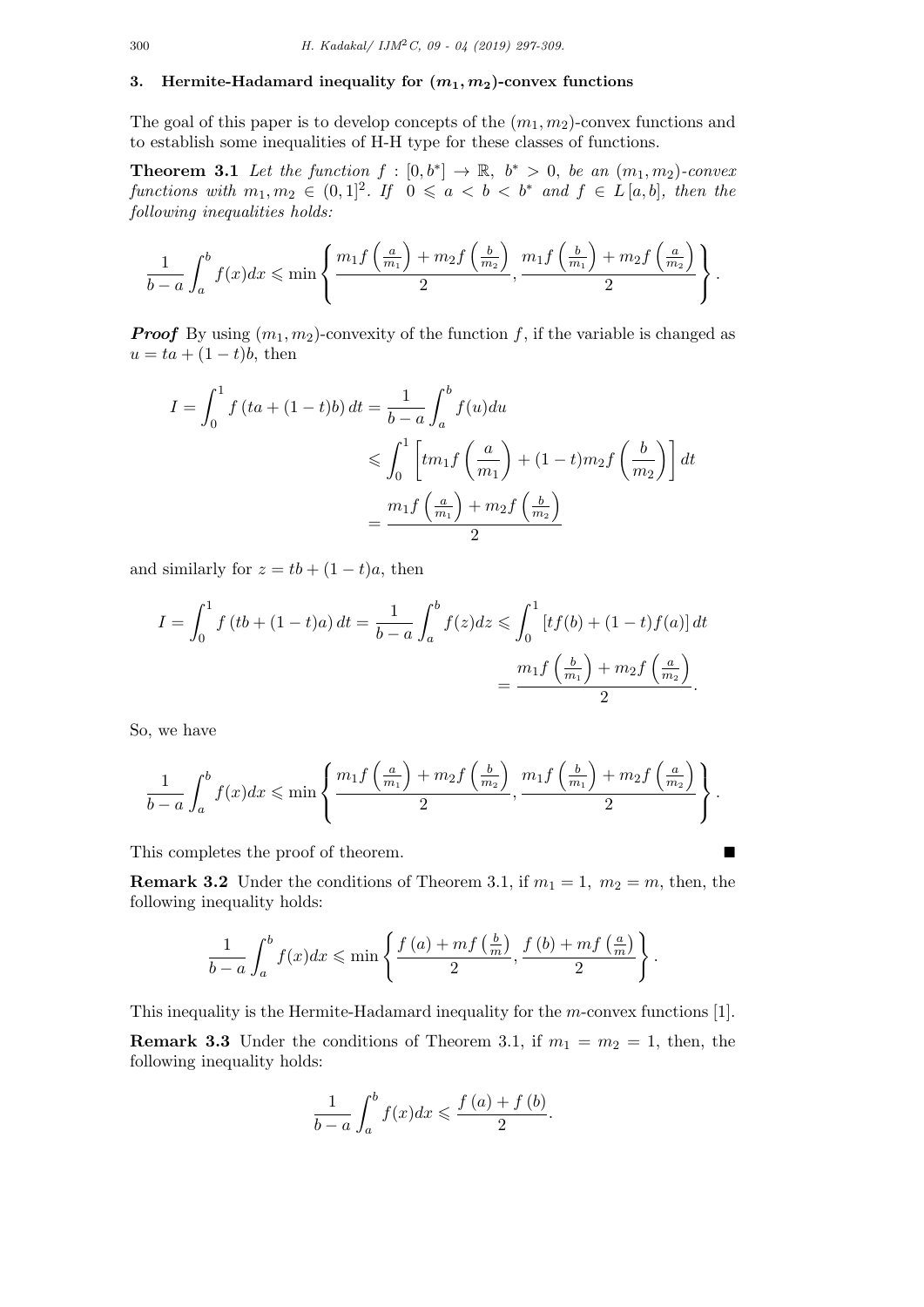This inequality is the Hermite-Hadamard inequality for the convex functions [2].

**Theorem 3.4** Let the function  $f : [0, b^*] \rightarrow \mathbb{R}, b^* > 0$ , be an  $(m_1, m_2)$ -convex *functions with*  $m_1, m_2 \in (0, 1]^2$ . If  $m = \min\{m_1, m_2\}$ ,  $0 \leq a < b < \frac{b}{m} < b^*$  and  $f \in L\left[a, \frac{b}{m}\right]$ , then the following inequalities holds:

$$
f\left(\frac{a+b}{2}\right) \leqslant \frac{1}{2(b-a)} \int_a^b \left[m_1 f\left(\frac{x}{m_1}\right) + m_2 f\left(\frac{x}{m_2}\right)\right] dx.
$$

*Proof* By the  $(m_1, m_2)$ -convexity of the function  $f$ , we have

$$
f\left(\frac{a+b}{2}\right) = f\left(\frac{\left[m_1t\frac{a}{m_1} + m_2(1-t)\frac{b}{m_2}\right] + \left[m_1(1-t)\frac{a}{m_1} + m_2t\frac{b}{m_2}\right]}{2}\right)
$$
  

$$
= f\left(\frac{1}{2}m_1\left[t\frac{a}{m_1} + \frac{m_2}{m_1}(1-t)\frac{b}{m_2}\right] + \frac{1}{2}m_2\left[t\frac{b}{m_2} + \frac{m_1}{m_2}(1-t)\frac{a}{m_1}\right]\right)
$$
  

$$
\leq \frac{1}{2}m_1f\left(\frac{ta + (1-t)b}{m_1}\right) + \frac{1}{2}m_2f\left(\frac{tb + (1-t)a}{m_2}\right).
$$

Now, if we take integral the last inequality on  $t \in [0,1]$  and choose  $x = ta + (1-t)b$ and  $y = tb + (1 - t)a$ , we deduce

$$
f\left(\frac{a+b}{2}\right) \leq \frac{1}{2}\frac{m_1}{b-a} \int_a^b f\left(\frac{x}{m_1}\right) dx + \frac{1}{2}\frac{m_2}{b-a} \int_a^b f\left(\frac{y}{m_2}\right) dy
$$
  
=  $\frac{1}{2}\frac{1}{b-a} \int_a^b \left[m_1 f\left(\frac{x}{m_1}\right) + m_2 f\left(\frac{x}{m_2}\right)\right] dx.$ 

This completes the proof of theorem.

**Remark 3.5** Under the conditions of Theorem 3.4, if  $m_1 = m_2 = 1$ , then, the following inequality holds:

$$
f\left(\frac{a+b}{2}\right) \leqslant \frac{1}{b-a} \int_{a}^{b} f(x)dx
$$

This inequality is the left hand side of Hermite-Hadamard inequality for the convex functions [17].

## **4.** Some new inequalities for  $(m_1, m_2)$ -convexity

Dragomir and Agarwal in [3] used the following lemma to prove Theorems.

**Lemma 4.1** ([3]) Let  $f: I^{\circ} \subseteq \mathbb{R} \to \mathbb{R}$  be differentiable mapping on  $I^{\circ}$ ,  $a, b \in I^{\circ}$ *with*  $a < b$ *. If*  $f' \in L[a, b]$ *, then the following equality holds:* 

$$
\frac{f(a) + f(b)}{2} - \frac{1}{b-a} \int_a^b f(x)dx = \frac{b-a}{2} \int_0^1 (1 - 2t) f'(ta + (1 - t)b) dt.
$$

The main purpose of this section is to establish new estimations and refinements of the Hermite-Hadamard inequality for functions whose first derivatives in absolute value are  $(m_1, m_2)$ -convex. Also, the inequalities obtained with Hölder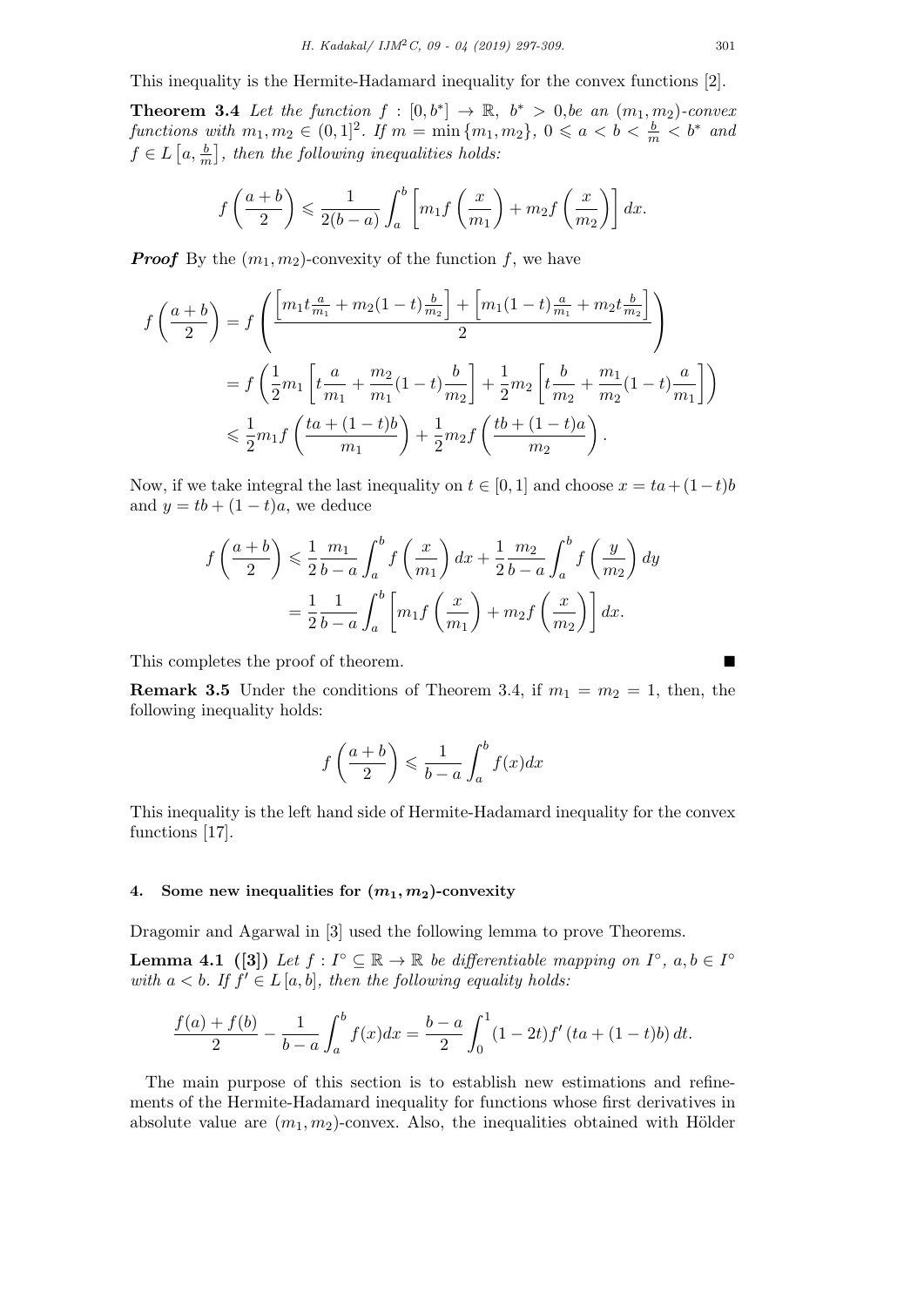and Hölder-Iscan integral inequalities have been compared and it has been shown that the inequality with Hölder-Iscan inequality gives a better approach than with Hölder integral inequality. Similarly, it will be shown that the result obtained with improwed power-mean integral inequalities gives a better approach than powermean integral inequalities. For this, we will use the following lemma.

**Lemma 4.2** *Let*  $f: I^\circ \subseteq \mathbb{R} \to \mathbb{R}$  *be a differentiable mapping on*  $I^\circ$ ,  $m_1a, m_2b \in I^\circ$ *with*  $m_1a < m_2b$ *. If*  $f' \in L[m_1a, m_2b]$ *, then the following equality* 

$$
\frac{f(m_1a) + f(m_2b)}{2} - \frac{1}{m_2b - m_1a} \int_{m_1a}^{m_2b} f(x)dx
$$

$$
= \frac{m_2b - m_1a}{2} \int_0^1 (1 - 2t) f'(m_1ta + m_2(1 - t)b) dt
$$

*holds for*  $t \in [0, 1]$  *and*  $m_1, m_2 \in (0, 1]^2$ .

*Proof* Integrating by parts, it can be seen easily that

$$
\frac{m_2b - m_1a}{2} \int_0^1 (1 - 2t) f'(m_1ta + m_2(1 - t)b) dt
$$
  
= 
$$
\frac{m_2b - m_1a}{2} \left[ -(1 - 2t) \frac{f(m_1ta + m_2(1 - t)b)}{m_2b - m_1a} \Big|_0^1 - 2 \int_0^1 \frac{f(m_1ta + m_2(1 - t)b)}{m_2b - m_1a} dt \right]
$$
  
= 
$$
\frac{f(m_1a) + f(m_2b)}{2} - \frac{1}{m_2b - m_1a} \int_{m_1a}^{m_2b} f(x) dx.
$$

**Theorem 4.3** *Let*  $f: I^{\circ} \subseteq \mathbb{R} \to \mathbb{R}$  *be a differentiable mapping on*  $I^{\circ}$ ,  $m_1a, m_2b \in$  $I^{\circ}$  with  $m_1 a < m_2 b$  and  $f' \in L[m_1 a, m_2 b]$ . If  $|f'|$  is  $(m_1, m_2)$ -convex on interval [*m*1*a, m*2*b*]*, then the following inequality*

■

$$
\frac{f(m_1a)+f(m_2b)}{2}-\frac{1}{m_2b-m_1a}\int_{m_1a}^{m_2b}f(x)dx\leqslant \frac{(m_2b-m_1a)\left[m_1\left|f'(a)\right|+m_2\left|f'(b)\right|\right]}{8}
$$

*holds for*  $t \in [0, 1]$  *and*  $m_1, m_2 \in (0, 1]^2$ .

*Proof* Using Lemma 4.2 and the inequality

$$
f'(m_1ta + m_2(1-t)b) \leq m_1tf'(a) + m_2(1-t)f'(b),
$$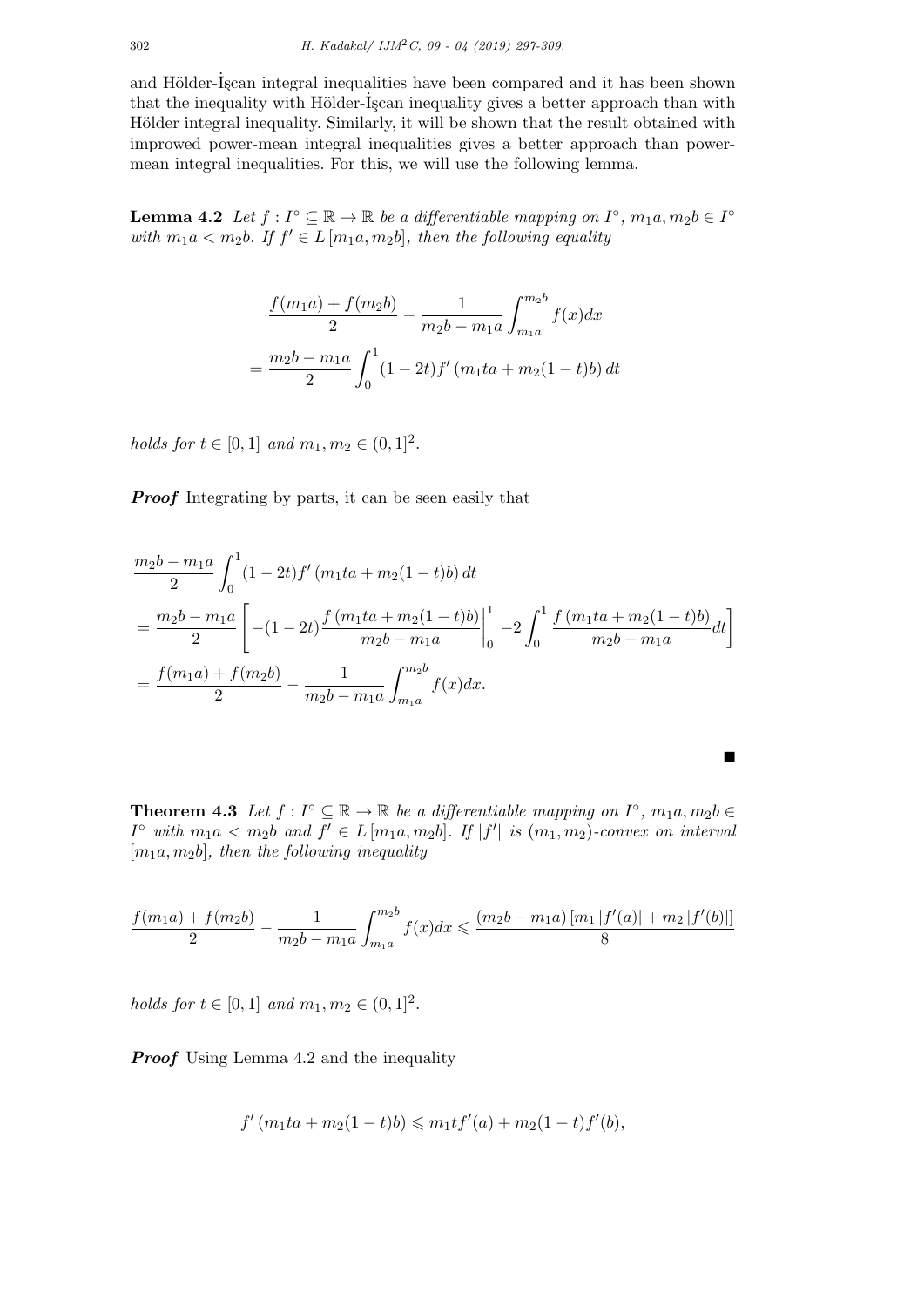we get

$$
\left| \frac{f(m_1a) + f(m_2b)}{2} - \frac{1}{m_2b - m_1a} \int_{m_1a}^{m_2b} f(x)dx \right|
$$
  
\n
$$
\leq \left| \frac{m_2b - m_1a}{2} \int_0^1 (1 - 2t)f'(m_1ta + m_2(1 - t)b) dt \right|
$$
  
\n
$$
\leq \frac{m_2b - m_1a}{2} \int_0^1 |1 - 2t| |f'(m_1ta + m_2(1 - t)b)| dt
$$
  
\n
$$
\leq \frac{m_2b - m_1a}{2} \int_0^1 |1 - 2t| [m_1t|f'(a)| + m_2(1 - t)|f'(b)| dt
$$
  
\n
$$
= \frac{m_2b - m_1a}{2} [m_1|f'(a)| \int_0^1 t|1 - 2t| dt + m_2|f'(b)| \int_0^1 (1 - t)|1 - 2t| dt]
$$
  
\n
$$
= \frac{m_2b - m_1a}{2} [\frac{m_1|f'(a)|}{4} + \frac{m_2|f'(b)|}{4}]
$$
  
\n
$$
= \frac{(m_2b - m_1a) [m_1|f'(a)| + m_2|f'(b)|]}{8}.
$$

**Remark 4.4** When  $m_1 = m_2 = 1$ , our result coincides with [3].

**Theorem 4.5** *Let*  $f: I^{\circ} \subseteq \mathbb{R} \to \mathbb{R}$  *be a differentiable mapping on*  $I^{\circ}$ ,  $m_1a, m_2b \in$ *I*<sup>°</sup> *with*  $m_1a < m_2b$  *and let*  $q > 1$ *. If the mapping*  $|f'|^q$  *is*  $(m_1, m_2)$ *-convex on interval* [*m*1*a, m*2*b*]*, then the following inequality*

$$
\frac{f(m_1a) + f(m_2b)}{2} - \frac{1}{m_2b - m_1a} \int_{m_1a}^{m_2b} f(x)dx
$$

$$
\leq \frac{m_2b - m_1a}{2} \left(\frac{1}{p+1}\right)^{\frac{1}{p}} \frac{m_1 |f'(a)|^q + m_2 |f'(b)|^q}{2} \tag{1}
$$

*holds for*  $t \in [0, 1]$  *and*  $m_1, m_2 \in (0, 1]^2$ , *where*  $\frac{1}{p} + \frac{1}{q}$  $\frac{1}{q} = 1.$ 

**Proof** Using Lemma 4.2, Hölder's integral inequality and inequality

$$
|f'(m_1ta + m_2(1-t)b)|^q \leq m_1t |f'(a)|^q + m_2(1-t) |f'(b)|^q
$$

which is the  $(m_1, m_2)$ -concexity of  $|f'|^q$ , we obtain

$$
\left| \frac{f(m_1a) + f(m_2b)}{2} - \frac{1}{m_2b - m_1a} \int_{m_1a}^{m_2b} f(x)dx \right|
$$
  
\n
$$
\leq \frac{m_2b - m_1a}{2} \left( \int_0^1 |1 - 2t|^p dt \right)^{\frac{1}{p}} \left( \int_0^1 |f'(m_1ta + m_2(1-t)b)|^q dt \right)^{\frac{1}{q}}
$$
  
\n
$$
\leq \frac{m_2b - m_1a}{2} \left( \frac{1}{p+1} \right)^{\frac{1}{p}} \left( \int_0^1 [m_1t |f'(a)|^q + m_2(1-t) |f'(b)|^q] dt \right)^{\frac{1}{q}}
$$
  
\n
$$
= \frac{m_2b - m_1a}{2} \left( \frac{1}{p+1} \right)^{\frac{1}{p}} \frac{m_1 |f'(a)|^q + m_2 |f'(b)|^q}{2}.
$$

■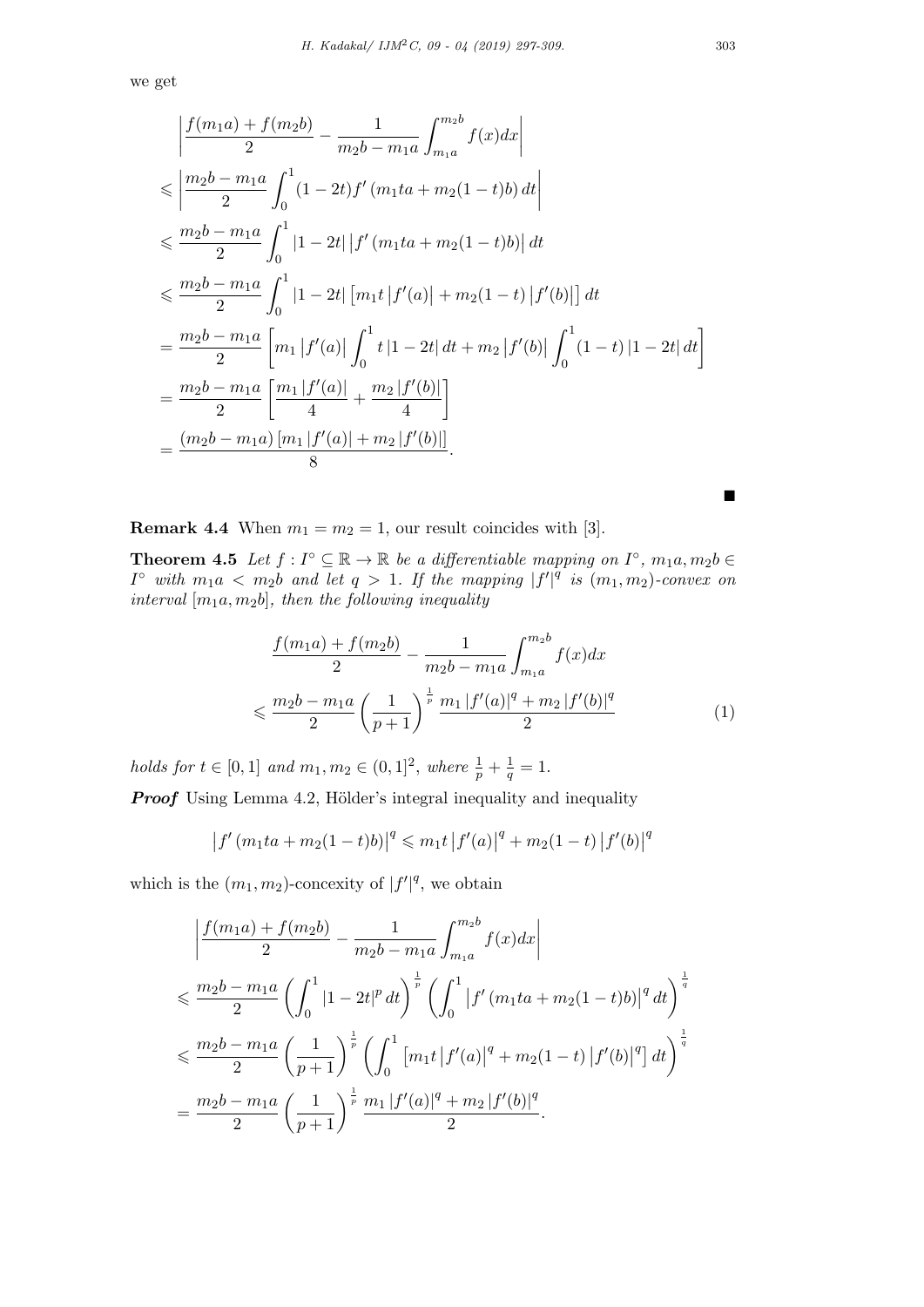■

■

**Remark 4.6** When  $m_1 = m_2 = 1$ , our result coincides with [3].

**Theorem 4.7** *Let*  $f: I^{\circ} \subseteq \mathbb{R} \to \mathbb{R}$  *be a differentiable mapping on*  $I^{\circ}$ ,  $m_1a, m_2b \in$  $I^{\circ}$  with  $m_1 a \langle m_2 b \rangle$  and let  $f' \in L[m_1 a, m_2 b]$ . If the mapping  $|f'|^q$  is  $(m_1, m_2)$ . *convex on interval*  $[m_1a, m_2b]$ *, for*  $q \ge 1$ *, then the following inequality* 

$$
\frac{f(m_1a) + f(m_2b)}{2} - \frac{1}{m_2b - m_1a} \int_{m_1a}^{m_2b} f(x)dx \leq \frac{m_2b - m_1a}{4} A^{\frac{1}{q}} (m_1 |f'(a)|^q, m_2 |f'(b)|^q)
$$
\n(2)

*holds for*  $t \in [0,1]$  *and*  $m_1, m_2 \in (0,1]^2$ , *where*  $\frac{1}{p} + \frac{1}{q}$  $\frac{1}{q} = 1$  *and A is the arithmetic mean.*

*Proof* From Lemma 4.2, well known power-mean integral inequality and  $(m_1, m_2)$ convexity of  $|f'|^q$ , we have

$$
\begin{split}\n&\left|\frac{f(m_1a)+f(m_2b)}{2}-\frac{1}{m_2b-m_1a}\int_{m_1a}^{m_2b}f(x)dx\right| \\
&\leq \frac{m_2b-m_1a}{2}\left(\int_0^1|1-2t|\,dt\right)^{1-\frac{1}{q}}\left(\int_0^1|1-2t|\,|f'(m_1ta+m_2(1-t)b)|^q\,dt\right)^{\frac{1}{q}} \\
&\leq \frac{m_2b-m_1a}{2}\left(\int_0^1|1-2t|\,dt\right)^{1-\frac{1}{q}}\left(\int_0^1|1-2t|\,[m_1t\,|f'(a)|^q+m_2(1-t)\,|f'(b)|^q\right)dt\right)^{\frac{1}{q}} \\
&=\frac{m_2b-m_1a}{2}\left(\int_0^1|1-2t|\,dt\right)^{1-\frac{1}{q}}\left(m_1\,|f'(a)|^q\int_0^1t\,|1-2t|\,dt+m_2\,|f'(b)|^q\int_0^1(1-t)\,|1-2t|\,dt\right)^{\frac{1}{q}} \\
&=\frac{m_2b-m_1a}{2}\left(\frac{1}{2}\right)^{1-\frac{1}{q}}\left(\frac{m_1\,|f'(a)|^q}{4}+\frac{m_2\,|f'(b)|^q}{4}\right)^{\frac{1}{q}} \\
&=\frac{m_2b-m_1a}{4}A^{\frac{1}{q}}\left(m_1\,|f'(a)|^q,m_2\,|f'(b)|^q\right).\n\end{split}
$$

**Corollary 4.8** *Under the assumption of Theorem 4.7 with*  $q = 1$ *, we get* 

$$
\frac{f(m_1a) + f(m_2b)}{2} - \frac{1}{m_2b - m_1a} \int_{m_1a}^{m_2b} f(x)dx \leq \frac{m_2b - m_1a}{4} A(m_1 |f'(a)|, m_2 |f'(b)|).
$$
\n(3)

**Corollary 4.9** *Under the assumption of Theorem 4.7 with*  $m_1 = m_2 = 1$ *, we get* 

$$
\frac{f(a) + f(b)}{2} - \frac{1}{b-a} \int_a^b f(x) dx \leq \frac{b-a}{4} A^{\frac{1}{q}} (|f'(a)|^q, |f'(b)|^q).
$$

**Corollary 4.10** *Under the assumption of Theorem 4.7 with*  $m_1 = m_2 = q = 1$ , *we get*

$$
\frac{f(a) + f(b)}{2} - \frac{1}{b - a} \int_{a}^{b} f(x) dx \leq \frac{b - a}{4} A(|f'(a)|, |f'(b)|).
$$
 (4)

**Theorem 4.11** *Let*  $f: I^{\circ} \subseteq \mathbb{R} \to \mathbb{R}$  *be a differentiable mapping on*  $I^{\circ}$ *, m*<sub>1</sub>*a,m*<sub>2</sub>*b*  $\in$ *I*<sup>°</sup> *with*  $m_1 a < m_2 b$  *and let*  $q > 1$ *. If the mapping*  $|f'|^{\hat{q}}$  *is*  $(m_1, m_2)$ *-convex on*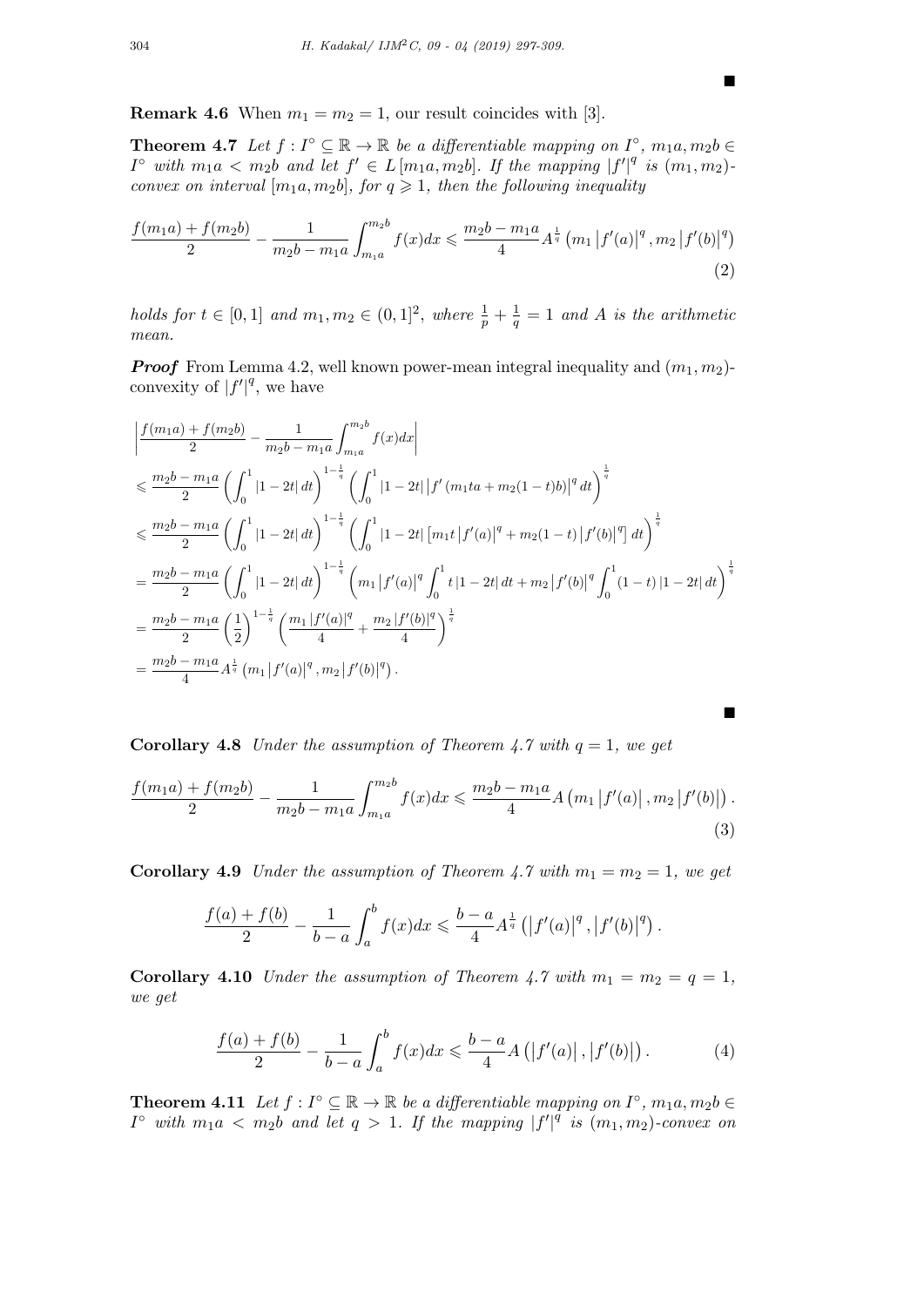*interval* [*m*1*a, m*2*b*]*, then the following inequality*

$$
\frac{f(m_1a) + f(m_2b)}{2} - \frac{1}{m_2b - m_1a} \int_{m_1a}^{m_2b} f(x)dx
$$
\n
$$
\leq \frac{m_2b - m_1a}{2} \left(\frac{1}{2(p+1)}\right)^{\frac{1}{p}} \left(\frac{m_1 |f'(a)|^q}{6} + \frac{2m_2 |f'(b)|^q}{6}\right)^{\frac{1}{q}}
$$
\n
$$
+ \frac{m_2b - m_1a}{2} \left(\frac{1}{2(p+1)}\right)^{\frac{1}{p}} \left(\frac{2m_1 |f'(a)|^q}{6} + \frac{m_2 |f'(b)|^q}{6}\right)^{\frac{1}{q}}
$$
\n(5)

*holds for*  $t \in [0, 1]$  *and*  $m_1, m_2 \in (0, 1]^2$ , *where*  $\frac{1}{p} + \frac{1}{q}$  $\frac{1}{q} = 1.$ 

*Proof* Using Lemma 4.2, Hölder- $\dot{I}$ scan integral inequality and the  $(m_1, m_2)$ concexity of  $|f'|^q$ , we obtain

$$
\begin{split}\n&\left|\frac{f(m_{1}a)+f(m_{2}b)}{2}-\frac{1}{m_{2}b-m_{1}a}\int_{m_{1}a}^{m_{2}b}f(x)dx\right| \\
&\leq \frac{m_{2}b-m_{1}a}{2}\int_{0}^{1}\left|1-2t\right|\left|f^{\prime}\left(m_{1}ta+m_{2}(1-t)b\right)\right|dt \\
&\leq \frac{m_{2}b-m_{1}a}{2}\left(\int_{0}^{1}(1-t)\left|1-2t\right|^{p}dt\right)^{\frac{1}{p}}\left(\int_{0}^{1}(1-t)\left|f^{\prime}\left(m_{1}ta+m_{2}(1-t)b\right)\right|^{q}dt\right)^{\frac{1}{q}} \\
&+\frac{m_{2}b-m_{1}a}{2}\left(\int_{0}^{1}t\left|1-2t\right|^{p}dt\right)^{\frac{1}{p}}\left(\int_{0}^{1}t\left|f^{\prime}\left(m_{1}ta+m_{2}(1-t)b\right)\right|^{q}dt\right)^{\frac{1}{q}} \\
&\leq \frac{m_{2}b-m_{1}a}{2}\left(\int_{0}^{1}(1-t)\left|1-2t\right|^{p}dt\right)^{\frac{1}{p}}\left(m_{1}\left|f^{\prime}(a)\right|^{q}\int_{0}^{1}t(1-t)dt+m_{2}\left|f^{\prime}(b)\right|^{q}\int_{0}^{1}(1-t)^{2}dt\right)^{\frac{1}{q}} \\
&+\frac{m_{2}b-m_{1}a}{2}\left(\int_{0}^{1}t\left|1-2t\right|^{p}dt\right)^{\frac{1}{p}}\left(m_{1}\left|f^{\prime}(a)\right|^{q}\int_{0}^{1}t^{2}dt+m_{2}\left|f^{\prime}(b)\right|^{q}\int_{0}^{1}t(1-t)dt\right)^{\frac{1}{q}} \\
&=\frac{m_{2}b-m_{1}a}{2}\left(\frac{1}{2(p+1)}\right)^{\frac{1}{p}}\left(\frac{m_{1}\left|f^{\prime}(a)\right|^{q}}{6}+\frac{2m_{2}\left|f^{\prime}(b)\right|^{q}}{6}\right)^{\frac{1}{q}} \\
&+\frac{m_{2}b-m_{1}a}{2}\left(\frac{1}{2(p+1)}\right)^{\frac{1}{p}}\left(\frac{2m_{1}\left|f^{\prime}(a)\right|^{q}}{
$$

where

$$
\int_0^1 (1-t) \, |1-2t|^p \, dt = \int_0^1 t \, |1-2t|^p \, dt = \frac{1}{2(p+1)}
$$
\n
$$
\int_0^1 t(1-t) \, dt = \frac{1}{6}, \quad \int_0^1 (1-t)^2 \, dt = \int_0^1 t^2 \, dt = \frac{1}{3}.
$$

**Remark 4.12** When  $m_1 = m_2 = 1$ , we get the following inequality:

$$
\frac{f(a) + f(b)}{2} - \frac{1}{b-a} \int_a^b f(x) dx \leq \frac{b-a}{2} \left( \frac{1}{2(p+1)} \right)^{\frac{1}{p}} \left[ \left( \frac{|f'(a)|^q}{6} + \frac{2|f'(b)|^q}{6} \right)^{\frac{1}{q}} + \left( \frac{2|f'(a)|^q}{6} + \frac{|f'(b)|^q}{6} \right)^{\frac{1}{q}} \right].
$$

■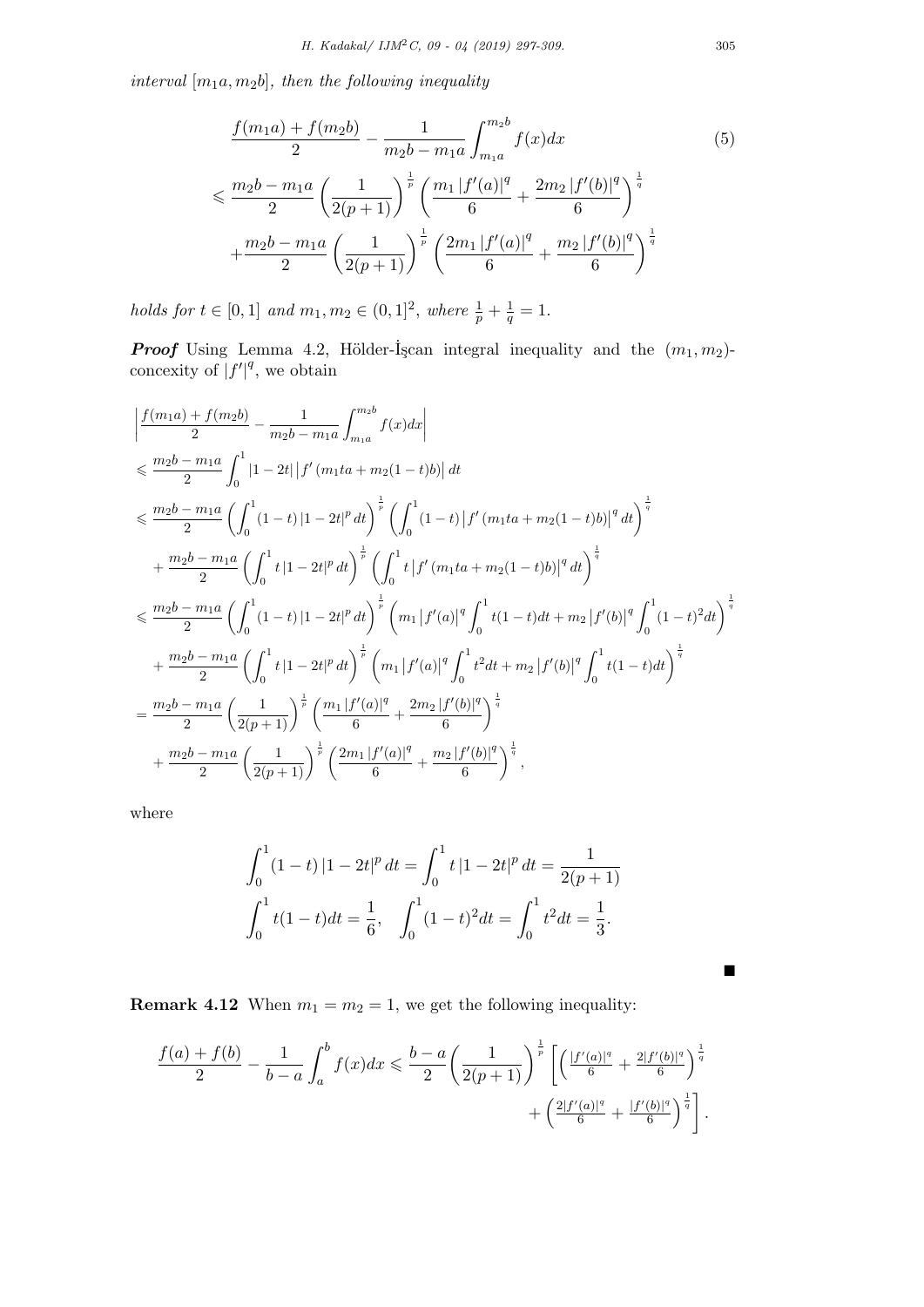**Remark 4.13** The inequality (5) gives better result than (1). Let us show that

$$
\frac{m_2b - m_1a}{2} \left(\frac{1}{2(p+1)}\right)^{\frac{1}{p}} \left(\frac{m_1 |f'(a)|^q}{6} + \frac{2m_2 |f'(b)|^q}{6}\right)^{\frac{1}{q}}
$$
  
+ 
$$
\frac{m_2b - m_1a}{2} \left(\frac{1}{2(p+1)}\right)^{\frac{1}{p}} \left(\frac{2m_1 |f'(a)|^q}{6} + \frac{m_2 |f'(b)|^q}{6}\right)^{\frac{1}{q}}
$$
  

$$
\leq \frac{m_2b - m_1a}{2} \left(\frac{1}{p+1}\right)^{\frac{1}{p}} \frac{m_1 |f'(a)|^q + m_2 |f'(b)|^q}{2}.
$$

If we use the concavity of  $h : [0, \infty) \to \mathbb{R}$ ,  $h(x) = x^{\lambda}, 0 < \lambda \leq 1$ , we get

$$
\frac{m_2b - m_1a}{2} \left(\frac{1}{2(p+1)}\right)^{\frac{1}{p}} \left(\frac{m_1 |f'(a)|^q}{6} + \frac{2m_2 |f'(b)|^q}{6}\right)^{\frac{1}{q}}
$$
  
+ 
$$
\frac{m_2b - m_1a}{2} \left(\frac{1}{2(p+1)}\right)^{\frac{1}{p}} \left(\frac{2m_1 |f'(a)|^q}{6} + \frac{m_2 |f'(b)|^q}{6}\right)^{\frac{1}{q}}
$$
  

$$
\leq 2\frac{m_2b - m_1a}{2} \left(\frac{1}{2(p+1)}\right)^{\frac{1}{p}} \left(\frac{1}{2}\right)^{\frac{1}{q}} A^{\frac{1}{q}} (|f'(a)|^q, |f'(b)|^q)
$$
  
= 
$$
\frac{m_2b - m_1a}{2} \left(\frac{1}{p+1}\right)^{\frac{1}{p}} \frac{m_1 |f'(a)|^q + m_2 |f'(b)|^q}{2},
$$

which completes the proof of remark.

**Theorem 4.14** *Let*  $f: I^\circ \subseteq \mathbb{R} \to \mathbb{R}$  *be a differentiable mapping on*  $I^\circ$ ,  $m_1a, m_2b \in$  $I^{\circ}$  with  $m_1 a < m_2 b$  and let  $f' \in L[m_1 a, m_2 b]$ . If the mapping  $|f'|^q$  is  $(m_1, m_2)$ . *convex on interval*  $[m_1a, m_2b]$ *, for*  $q \geq 1$ *, then the following inequality* 

$$
\frac{f(m_1a) + f(m_2b)}{2} - \frac{1}{m_2b - m_1a} \int_{m_1a}^{m_2b} f(x)dx \le \frac{m_2b - m_1a}{2} \left(\frac{1}{4}\right)^{1 - \frac{1}{q}} \left[ \left(\frac{m_1 |f'(a)|^q}{16} + \frac{3m_2 |f'(b)|^q}{16}\right)^{\frac{1}{q}} + \left(\frac{3m_1 |f'(a)|^q}{16} + \frac{m_2 |f'(b)|^q}{16}\right)^{\frac{1}{q}} \right] \tag{6}
$$

*holds for*  $t \in [0, 1]$  *and*  $m_1, m_2 \in (0, 1]^2$ , *where*  $\frac{1}{p} + \frac{1}{q}$  $\frac{1}{q} = 1.$ 

*Proof* From Lemma 4.2, improwed power-mean integral inequality and  $(m_1, m_2)$ -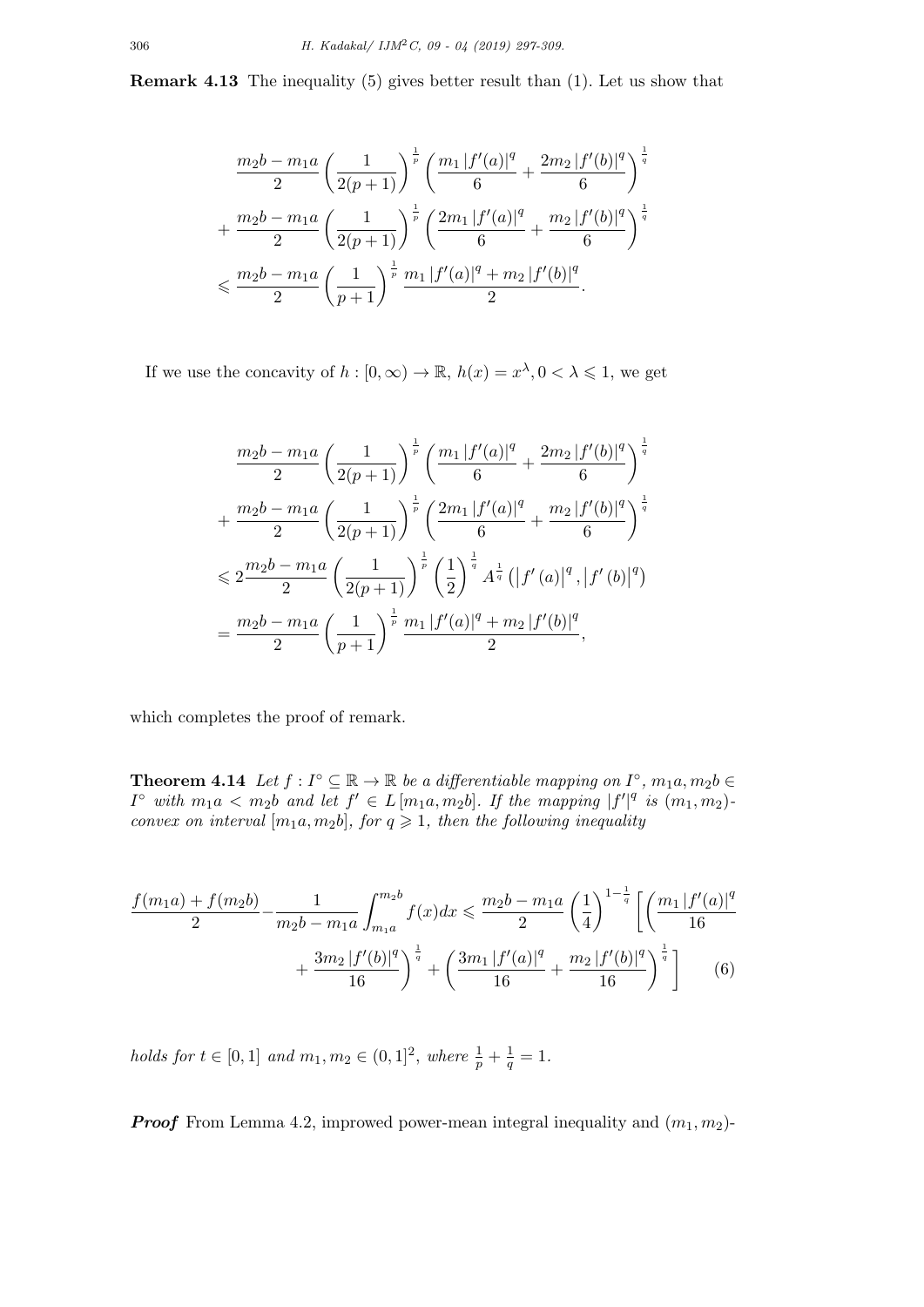convexity of  $|f'|^q$ , we have

$$
\begin{split}\n&\left|\frac{f(m_{1}a)+f(m_{2}b)}{2}-\frac{1}{m_{2}b-m_{1}a}\int_{m_{1}a}^{m_{2}b}f(x)dx\right| \\
&\leqslant \frac{m_{2}b-m_{1}a}{2}\left(\int_{0}^{1}(1-t)\left|1-2t\right|dt\right)^{1-\frac{1}{q}}\left(\int_{0}^{1}(1-t)\left|1-2t\right|\left|f^{\prime}\left(m_{1}ta+m_{2}(1-t)b\right|\right|^{q}dt\right)^{\frac{1}{q}} \\
&+\frac{m_{2}b-m_{1}a}{2}\left(\int_{0}^{1}t\left|1-2t\right|dt\right)^{1-\frac{1}{q}}\left(\int_{0}^{1}t\left|1-2t\right|\left|f^{\prime}\left(m_{1}ta+m_{2}(1-t)b\right|\right|^{q}dt\right)^{\frac{1}{q}} \\
&\leqslant \frac{m_{2}b-m_{1}a}{2}\left(\int_{0}^{1}(1-t)\left|1-2t\right|dt\right)^{1-\frac{1}{q}}\left(m_{1}\left|f^{\prime}(a)\right|^{q}\int_{0}^{1}t(1-t)\left|1-2t\right|dt\right. \\
&\left.+m_{2}\left|f^{\prime}(b)\right|^{q}\int_{0}^{1}(1-t)^{2}\left|1-2t\right|dt\right)^{\frac{1}{q}} + \frac{m_{2}b-m_{1}a}{2}\left(\int_{0}^{1}t\left|1-2t\right|dt\right)^{1-\frac{1}{q}} \\
&\times\left(m_{1}\left|f^{\prime}(a)\right|^{q}\int_{0}^{1}t^{2}\left|1-2t\right|dt+m_{2}\left|f^{\prime}(b)\right|^{q}\int_{0}^{1}t(1-t)\left|1-2t\right|dt\right)^{\frac{1}{q}} \\
&=\frac{m_{2}b-m_{1}a}{2}\left(\frac{1}{4}\right)^{1-\frac{1}{q}}\left[\left(\frac{m_{1}\left|f^{\prime}(a)\right|^{q}}{16}+\frac{3m_{2}\left|f^{\prime}(b)\right|^{q}}{16}\right)^{\frac{1}{q}}+\left(\frac{3m_{1}\left|f^{\prime}(a)\right|^{q}}{16}+\frac{m_{2}\left|f^{\prime}(b)\right|^{q}}{16}\right)^{\frac{1}{
$$

where

$$
\int_0^1 (1-t) \, |1-2t| \, dt = \int_0^1 t \, |1-2t| \, dt = \frac{1}{4},
$$
\n
$$
\int_0^1 t (1-t) \, |1-2t| \, dt = \frac{1}{16},
$$
\n
$$
\int_0^1 t^2 \, |1-2t| \, dt = \int_0^1 (1-t)^2 \, |1-2t| \, dt = \frac{3}{16}.
$$

**Corollary 4.15** *Under the assumption of Theorem 4.14 with*  $q = 1$ *, we get* 

$$
\frac{f(m_1a)+f(m_2b)}{2}-\frac{1}{m_2b-m_1a}\int_{m_1a}^{m_2b}f(x)dx \leq \frac{m_2b-m_1a}{4}A\left(m_1\left|f'(a)\right|,m_2\left|f'(b)\right|\right),
$$

*where A is the arithmetic mean. This inequality coincides with the inequality (3).* **Corollary 4.16** *Under the assumption of Theorem 4.14 with*  $m_1 = m_2 = 1$ *, we get*

$$
\frac{f(a) + f(b)}{2} - \frac{1}{b - a} \int_{a}^{b} f(x) dx
$$
  
\$\leqslant \frac{b - a}{2} \left(\frac{1}{4}\right)^{1 - \frac{1}{q}} \left[ \left(\frac{|f'(a)|^q}{16} + \frac{3|f'(b)|^q}{16}\right)^{\frac{1}{q}} + \left(\frac{3|f'(a)|^q}{16} + \frac{|f'(b)|^q}{16}\right)^{\frac{1}{q}} \right].

**Corollary 4.17** *Under the assumption of Theorem 4.14 with*  $m_1 = m_2 = q = 1$ , *we get*

$$
\frac{f(a) + f(b)}{2} - \frac{1}{b - a} \int_{a}^{b} f(x) dx \leq \frac{b - a}{4} A (|f'(a)|, |f'(b)|),
$$

■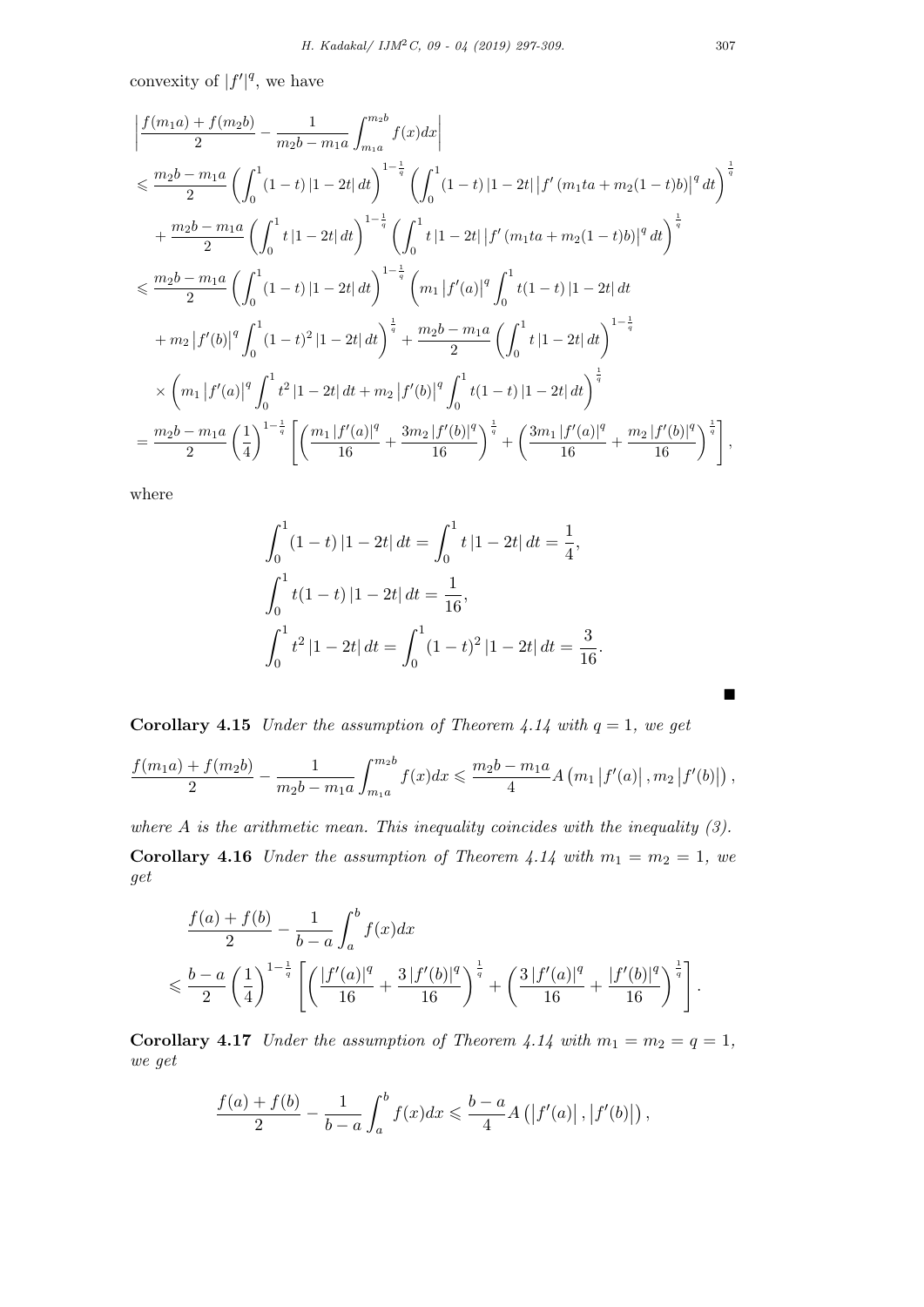where A is the arithmetic mean. This inequality coincides with the inequality  $(4)$ .

**Remark 4.18** The inequality (6) gives better result than the inequality (2). That is,

$$
\frac{m_2b - m_1a}{2} \left(\frac{1}{4}\right)^{1-\frac{1}{q}} \left[ \left(\frac{m_1 |f'(a)|^q}{16} + \frac{3m_2 |f'(b)|^q}{16}\right)^{\frac{1}{q}} + \left(\frac{3m_1 |f'(a)|^q}{16} + \frac{m_2 |f'(b)|^q}{16}\right)^{\frac{1}{q}} \right]
$$
  
\$\leqslant \frac{m\_2b - m\_1a}{4}A^{\frac{1}{q}} (m\_1 |f'(a)|^q, m\_2 |f'(b)|^q).

This remark's proof can be done in a similar way to the Reamark 4.13.

# **5. Conclusion**

In this article, the inequalities obtained with Hölder and Hölder-Iscan and powermean and improwed power-mean integral inequalities are compared and results giving better approach are obtained. This method can be applied to different classes of convexity.

#### **References**

- [1] S. S. Dragomir, On some new inequalities of Hermite-Hadamrd type for *m*-convex functions, Tamkang Journal of Mathematics, **33 (1)** (2002) 45-55.
- [2] S. S. Dragomir, Refinements of the Hermite-Hadamard integral inequality for log-convex functions, Gazette of the Australian Mathematical Society, **28 (3)** (2001) 129-134.
- [3] S. S. Dragomir and R. P. Agarwal, Two inequalities for differentiable mappings and applications to special means of real numbers and to trapezoidal formula, Applied Mathematics Letters, **11** (1998) 91-95.
- [4] S. S. Dragomir and C. E. M. Pearce, Selected Topics on Hermite-Hadamard Inequalities and Applications, RGMIA Monographs, Victoria University, (2000).
- [5] J. Hadamard, Etude sur les proprits des fonctions entires et en particulier d'une fonction considre par Riemann, Journal de Mathmatiques Pures et Appliques, **58** (1893) 171-215.
- [6]  $\dot{I}$ . Iscan, New refinements for integral and sum forms of Hölder inequality, Journal of Inequalities and Applications, **2019** (2019) 304.
- [7] ˙I. ˙I¸scan, M. Kadakal and A. Aydın, Some New Integral Inequalities for Lipschitzian Functions, An International Journal of Optimization and Control Theories & Applications, **8 (2)** (2018) 259-265.
- [8]  $\dot{I}$ . İşcan, N. Kalyoncu and M. Kadakal, Some New Simpson Type Inequalities for the p-Convex and p-Concave Functions, Communications Faculty of Sciences University of Ankara Series A1- Mathematics and Statistics, **67 (2)** (2018) 252-263.
- [9] M. Kadakal, İ. İşcan, H. Kadakal and K. Bekar, On improvements of some integral inequalities, Researchgate, Preprint, (2019), doi: 10.13140/RG.2.2.15052.46724.
- [10] H. Kadakal, M. Kadakal and ˙I. ˙I¸scan, Some New Integral Inequalities for n-Times Differentiable Godunova-Levin Functions, Cumhuriyet Science Journal, **38 (4)** (2017) 1-5.
- [11] H. Kadakal, M. Kadakal and İ. İşcan, Some New Integral Inequalities for n-Times Differentiable r-Convex and r-Concave Functions, Miskolc Mathematical Notes, **20 (2)** (2019) 997-1011.
- [12] T. Lara, E. Rosales and J. L. S´anchez, New Properties of *m*-Convex Functions, International Journal of Mathematical Analysis, **9 (15)** (2015) 735-742.
- [13] S. Maden, H. Kadakal, M. Kadakal and İ. İşcan, Some new integral inequalities for *n*-times differentiable convex and concave functions, Journal of Nonlinear Sciences and Applications, **10 (12)** (2017) 6141-6148.
- [14] B. Mihaly, Hermite-Hadamard-type inequalities for generalized convex functions, Ph.D. thesis, Journal of Inequalities in Pure and Applied Mathematics, **9 (3)** (2008) 63.
- [15] C. P. Niculescu and L. E. Persson, Convex Functions and Their Applications, Springer Science+Business Media, Inc., (2006).
- [16] C. E. M. Pearce, J. Pečaric and V. Šimić, Stolarsky means and Hadamard's inequality, Journal of Mathematical Analysis and Applications, **220** (1998) 99-109.
- [17] J. E. Pečarić, F. Proschan and Y. L. Tong, Convex Functions, Partial Orderings, and Statistical Applications, Academic Press Inc., (1992).
- [18] G. Toader, Some Generalizations of the Convexity, Proceedings of the Colloquium on Approximation and Optimization, (1985) 329-338.
- [19] T. Toplu, ˙I. ˙I¸scan and M. Kadakal, On n-polinomial convexity and some related inequalities, Aims Mathematics, **5 (2)** (2020) 1304-1318.